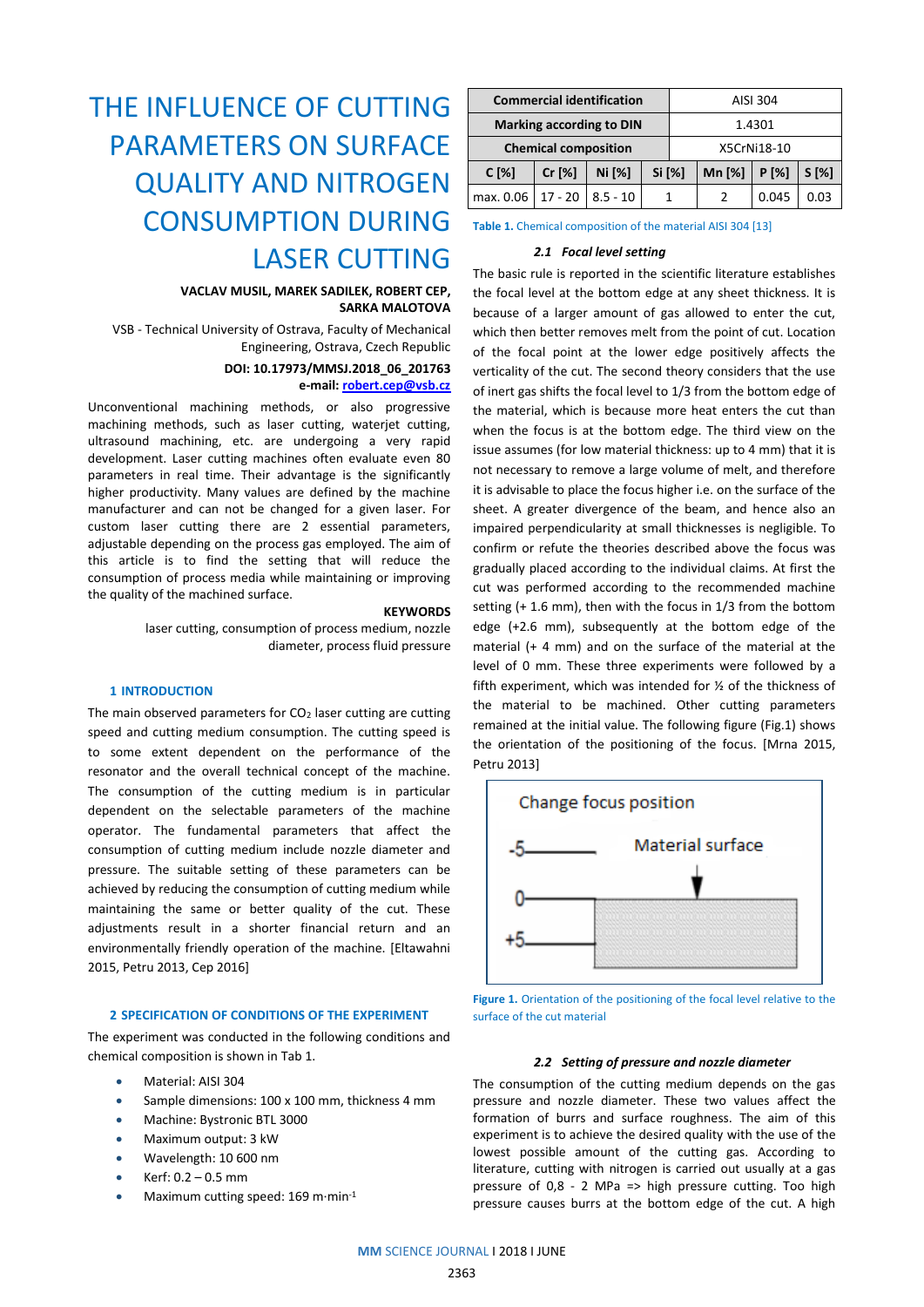pressure improves the quality of the cut and cools the material, but it increases the consumption of the cutting medium. The consumption of the cutting medium can be measured using gas flow measurement, which is part of the machine. This measurement, however, is only indicative and does not have sufficient conclusive value. The consumption for the purpose of the experiment was calculated according to literature. [Bohl 1984, Mrna 2015]

a) Calculation of the density of nitrogen at cutting medium pressure

$$
\varphi_p = \frac{(p_1 + p_2) \cdot M}{R \cdot T} \tag{1}
$$

Where  $\varphi_p$  is gas density at cutting medium pressure  $\left[\text{kg}\cdot\text{m}^{-3}\right]$ ,  $\mathbf{p}_1$  is atmospheric pressure (contract value) [Pa],  $\mathbf{p}_2$  is cutting medium pressure  $[Pa]$ , m is nitrogen molar weight  $[\text{kg}\cdot\text{mol}^{-1}]$ , R is universal gas constant  $[\text{J}\cdot\text{mol}^{-1}\cdot\text{K}^{-1}]$  and T is temperature at 20°C [K]. [Bohl 1984]

## b) Calculation of the outflow function

Subcritical flow  $\frac{p_2}{p_1+p_2} < 0.528$  (2) Supracritical flow  $\psi = 0.484$ 

Subcritical flow:

$$
\psi = \sqrt{\frac{\kappa}{\kappa - 1} \cdot \left[ \left( \frac{p_2}{p_1} \right)^{\frac{2}{\kappa}} - \left( \frac{p_2}{p_1} \right)^{\frac{1 + \kappa}{\kappa}} \right]}
$$
(3)

Where:  $\psi$  discharge flow function [-] and  $\kappa$  is isentropic exponent of diatomic gases  $\kappa = 1.4$  [-]

c) Calculation of mass flow rate

$$
Q_h = S \cdot \psi \cdot \mu \cdot \sqrt{2 \cdot (p_1 + p_2) \cdot \varphi_p} \tag{4}
$$

Where:  $Q_h$  is mass flow rate  $\left[kg \cdot s^{-1}\right]$  and S is nozzle section  $\lceil m^2 \rceil$  and  $\mu$  is discharge coefficient for conical nozzle 10°  $\lceil - \rceil$ .

#### d) Calculation of volumetric flow rate

$$
Q_o = \frac{Q_h \cdot 3600}{p_2} \tag{5}
$$

Where  $Q_o$  is volumetric flow rate  $[m^3 \cdot h^{-1}]$  [Bohl, 1984]

The experiment was performed using conical nozzles is labeled HK to increase the kinetic energy of the gas. The focus has been set according to the best result from experiment no. 1 (i.e. at the level of  $+ 2$  mm). The width of the kerf at the optimum cutting conditions is in the range of 0.2 to 0.5 mm. In case of using nozzle with a  $\emptyset$  2 mm its size is four times the width with regard to the kerf. It can be assumed that part of the gas that is not efficiently utilized because the removal of the melt from the kerf is provided by only that part of the gas that enters into it. The experiment was then conducted with a chip diameter of 1.75 mm in order to save nitrogen with regard to the original setting, the pressure must not exceed 1,8 MPa. The minimum pressure was determined by previous experiments at the value

of 1,2 MPa for the given material thickness. The subsequently used was the nozzle with a diameter of 1.5 mm. Using a smaller diameter nozzle significantly increases the risk of clogging of the outlet opening with molten metal, it would therefore be appropriate to move the nozzle above the surface away from the material. With a change of another parameter the attempt would lose its comparative value. Another risk consists in the fact that a nozzle with a small opening may be subject to problems with gas convergence, leading to a coarser cut. [Palanker 2013]

## **3 MEASUREMENT RESULTS**

## *3.1 Focal level setting*

The experiments show inconsistency with the above theories for adjusting the focal level. The initial focus adjustment at the level of + 1.6 mm results in a quality cut.

| <b>Focal point setting</b> |                                 |  |                              |                   |                              |              |  |
|----------------------------|---------------------------------|--|------------------------------|-------------------|------------------------------|--------------|--|
| <b>Cutting speed:</b>      |                                 |  | Gas pressure:                |                   | <b>Nozzle diameter:</b>      |              |  |
| $2.5$ m.min $^{-1}$        |                                 |  | 1,4 MPa<br>2 mm              |                   |                              |              |  |
| Laser ouput:               |                                 |  | Nozzle standoff:             |                   |                              |              |  |
| 100 %                      |                                 |  | 1 mm                         |                   |                              |              |  |
| Test No.                   | Position of focal<br>point [mm] |  | <b>Visual evaluation</b>     |                   | Photography /<br>description | Evaluation   |  |
| ٠                          | $\circ$                         |  | large burrs on edge          | e museum employer |                              |              |  |
| $\mathbf{N}$               | $+1.6$                          |  | Quality cut without<br>burrs |                   |                              | Compliant    |  |
| $\mathsf{m}$               | $\frac{2}{1}$                   |  | quality cut without<br>burrs |                   |                              | Compliant    |  |
| 4                          | $+2.6$                          |  | small burrs in the kerf      |                   |                              | Noncompliant |  |
| ъ                          | $\frac{4}{4}$                   |  | small burrs in the kerf      |                   |                              | Noncompliant |  |

#### **Table 2.** Focal point setting parameters

The focus at the level of + 2.6 mm was causing easily removable burrs. The finest cut was made at ½ of the thickness of the material at the level of +2 mm (see in Tab. 2).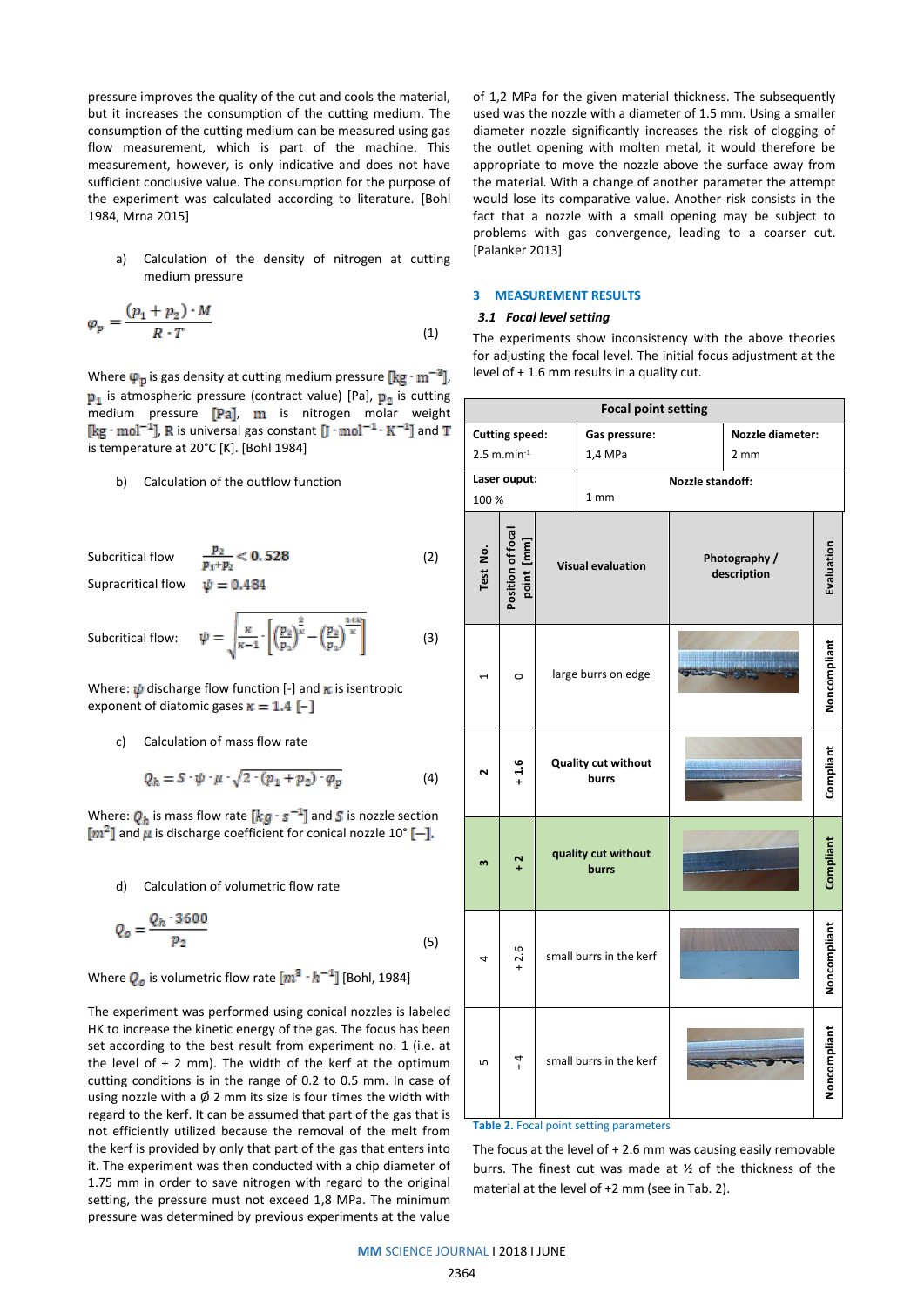## *3.2 Setting the nozzle diameter and pressure*

The experiment was confirmed the theory, that in cutting with the larger diameter of the nozzle major part of the cutting medium is inefficiently utilized to remove the melt from the kerf. To reduce the consumption of cutting medium and maintain the quality of the cut it is suitable to reduce the diameter of the nozzle and increase pressure. Reducing the hourly consumption of the cutting medium depending on the nozzle diameter and the pressure is shown in Tab. 3.

| Setting the nozzle diameter and pressure depending on the<br>consumption of cutting gas |                      |                     |                                                       |                                             |              |              |  |  |
|-----------------------------------------------------------------------------------------|----------------------|---------------------|-------------------------------------------------------|---------------------------------------------|--------------|--------------|--|--|
| <b>Cutting speed:</b>                                                                   |                      |                     |                                                       |                                             | Focal level: |              |  |  |
| $2.5 m \cdot min^{-1}$<br>Laser output:                                                 |                      |                     |                                                       | $2 \, \text{mm}$<br><b>Nozzle standoff:</b> |              |              |  |  |
| 100 %                                                                                   |                      |                     |                                                       | 1 <sub>mm</sub>                             |              |              |  |  |
| Test no.                                                                                | Nozzle diameter [mm] | Gas pressure [MPa]: | Nitrogen consumption<br>$\left[m^3 \cdot hr^4\right]$ | Visual evaluation                           | Photography  | Evaluation   |  |  |
|                                                                                         | $\sim$               | 1,2                 | 27.6                                                  | without<br>burrs                            |              | Compliant    |  |  |
| $\sim$                                                                                  | 1.75                 | 1,2                 | 21.14                                                 | without<br>burrs                            |              | Compliant    |  |  |
| m                                                                                       | 1.75                 | 1,5                 | 26                                                    | without<br><b>burrs</b>                     |              | Compliant    |  |  |
| 4                                                                                       | 1.75                 | 1,8                 | 30.87                                                 | without<br><b>burrs</b>                     | ı            | Compliant    |  |  |
| LN                                                                                      | $\frac{5}{11}$       | 1,3                 | 16.7                                                  | burrs on the<br>lower edge                  |              | Noncompliant |  |  |
| 6                                                                                       | 1.5                  | 15                  | 19.1                                                  | burrs on the<br>lower edge                  |              | Noncompliant |  |  |



**Table 3.** Influence of the nozzle diameter and pressure on the cutting gas consumption

#### **4 CONCLUSION**

The experiment disproved several long applied theories to determine cutting parameters in the process of laser cutting. In the first phase of the experiment we derived formula for calculating the volumetric flow of gas, where the operator can easily verify consumption of the cutting medium. The main parameters that affect the consumption of cutting medium and the machined surface quality is the position (level) of the laser focal point and dependence of the nozzle diameter and pressure. Fig. 2 shows the graph of the dependence of the nozzle diameter and pressure on the cutting medium consumption. The nozzle that appears as the most versatile for the machined material AISI 304 is the one with a diameter of 1.75, which can be used at a pressure of 1,2 to 1,8 MPa. The lowest consumption of cutting media, however, was achieved by using a nozzle with a diameter of 1.5 mm and a pressure of 1,6 MPa.





Producer of machine (Bystronic) has created the graph (see in Fig. 3), which is dependance of diameter of nozzle and gass pressure on consuption of nitrogen. The comparison of our theoretical calculation and values specified by the producer is shown in Fig. 3. Our theoretical calculation of nitrogen consuption has approximately  $10 - 12$  % higher consuption for individual nozzles tested.